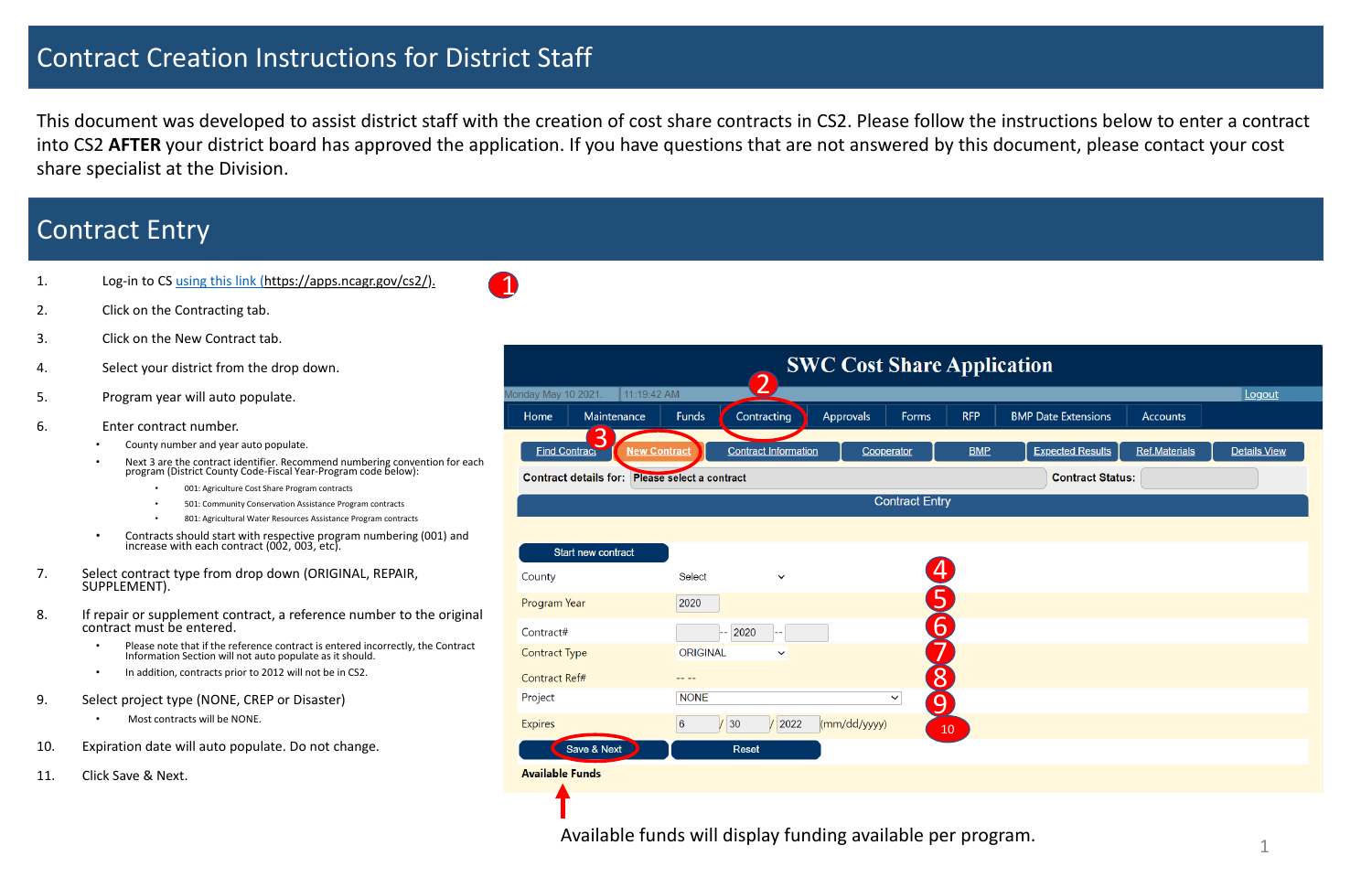• This field is required, so please enter "see map" if directions are not

• If the contract has multiple BMPs, please choose a representative Lat Reference Materials Section) clearly identifies the location of all BMPs

- 1. Select the appropriate program from the drop down (ACSP, AgWRAP, CCAP).
- 2. Do not enter in directions unless the site cannot be found using Lat and Long data.
	- needed.
- 3. Enter the Latitude and Longitude (DMS or DD) for the **BMP location** .
- 4. Lat and Long data can be obtained using Google Maps or GPS.
	- Do not enter the Lat and Long for the Cooperator's address or the farm headquarters address.
	- and Long and be sure the BMP location map (uploaded in the to be installed.
- 5. Once the Lat and Long data is entered, please click the Map It button to verify this feature is correctly mapping the location of the BMP.
	- Again, this location should be the location of the BMP not the cooperators residence or farmstead.
- 6. Enter in Hydrologic Unit, River Basin, and Receiving Waters.
	- Enter the 12-digit HUC number, the River Basin and the Receiving Waters, which can be found using this [website.](https://ncdenr.maps.arcgis.com/apps/PublicInformation/index.html?appid=ad3a85a0c6d644a0b97cd069db238ac3#!)
- 7. Select "Yes" or "No" for Priority watershed. This should be determined by your district's Strategic Plan.
- 8. Check Farm 0200 Operation, if applicable.
	- This should only be checked for confined animal operations, not pastures or other types of animal operations.
	- Operation). Ask Cooperator if unsure.
- 9. If the farm is a 0200 Operation, please enter the facility number.
- 10. Select appropriate property type from drop down menu
	- Currently defaults to Confined Animals. Be sure to change to 2 appropriate type if not Confined Animals.

• Very few operations will be a Farm 0200 Operation (Permitted Animal

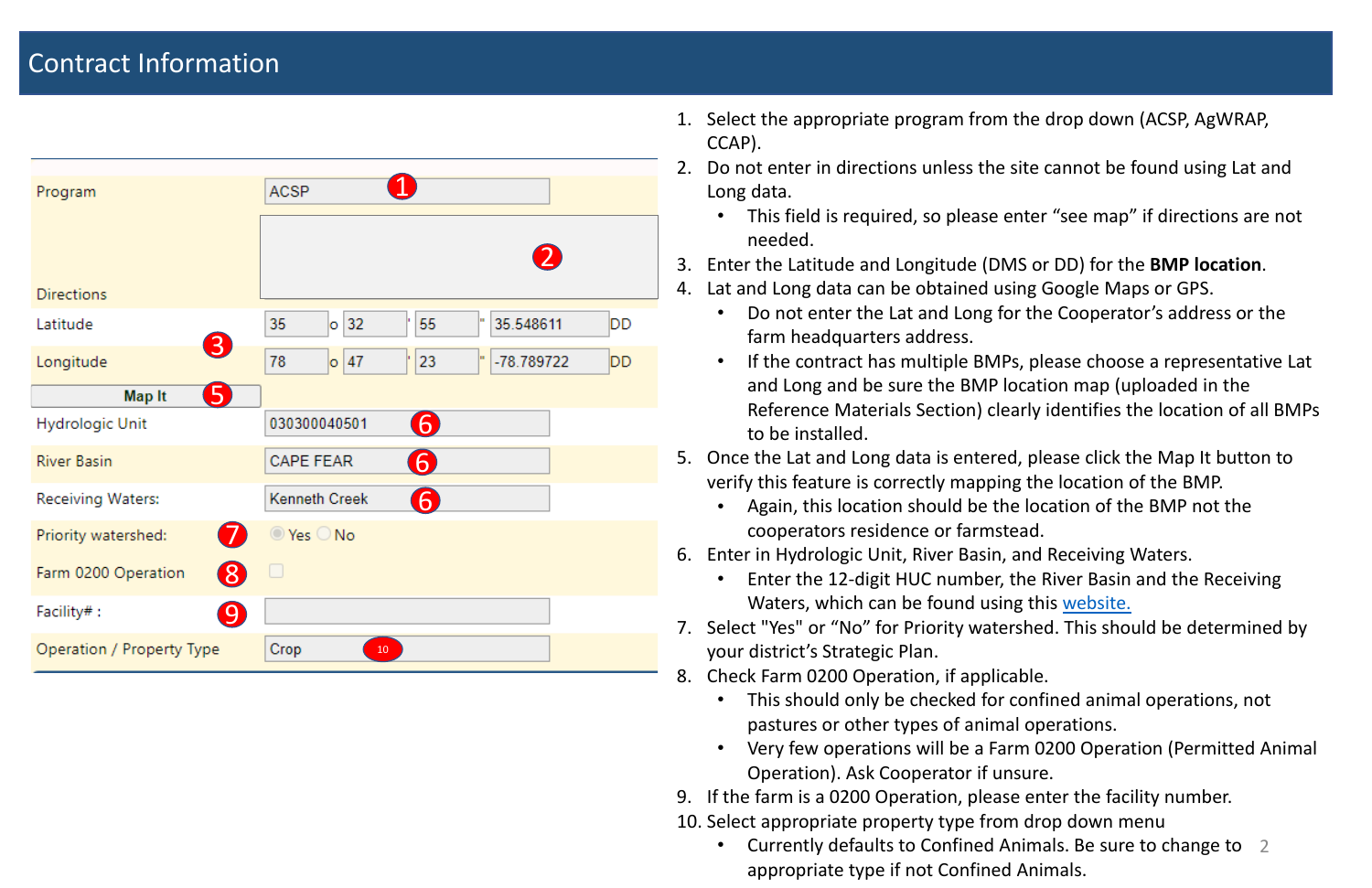## [ACSP](https://www.ncleg.net/EnactedLegislation/Statutes/PDF/ByArticle/Chapter_106/Article_72.pdf)

- 1. Provide a description of the water quality problem that clearly defines the issue and the natural resource concern.
	- For example, "The field is eroding into a stream during rainfall events leading to increased sedimentation in the stream . "
- 2. Provide a description of the proposed treatment, which includes the cost shared BMP and other details as needed.
	- For example, "The proposed treatment is to convert the field to grassland using Cropland Conversion-Grass . "
- 3. Describe how the BMP will address the problem and improve water quality .
	- For example, "BMP will prevent erosion by ensuring constant cover is on the field in the form of grass . "
- 4. Program Eligibility
	- To be eligible for the ACSP, there must be a water quality concern on agricultural land. Please refer to the general statue linked above for more information on eligibility.
	- If the operation has been in existence for more than 3 years , please mark "Yes".
	- If the operation has not been expanded in the last 3 years, please mark "No". [\(Policy\)](http://www.ncagr.gov/SWC/costshareprograms/documents/NEWANDEXPANDEDOPERATIONS.pdf)
	- If the applicant has provided documentation verifying program eligibility, please mark "Yes".
	- Please answer if applicant is eligible for 90% cost share rate. If so, please upload the NC-ACSPs[-1E form](https://www.ncagr.gov/SWC/costshareprograms/documents/2_New-Limited_Resource_Self_Certification_revision.pdf) in the Reference Materials Section later.
- 5. Click Save and Next

| <b>ACSP</b>                                |
|--------------------------------------------|
|                                            |
|                                            |
| What is / are the water quality            |
|                                            |
|                                            |
| What is the proposed treatme               |
|                                            |
|                                            |
| How will the proposed BMP in               |
|                                            |
|                                            |
| Existed 3 years prior to applic            |
| 200 char)                                  |
|                                            |
|                                            |
| Expanded within the last 3 ye<br>200 char) |
|                                            |
|                                            |

verify program eligibility? 200 char)

Eligible for 90 percent cost share?

**Save & Next** 

# Contract Information Continued - ACSP

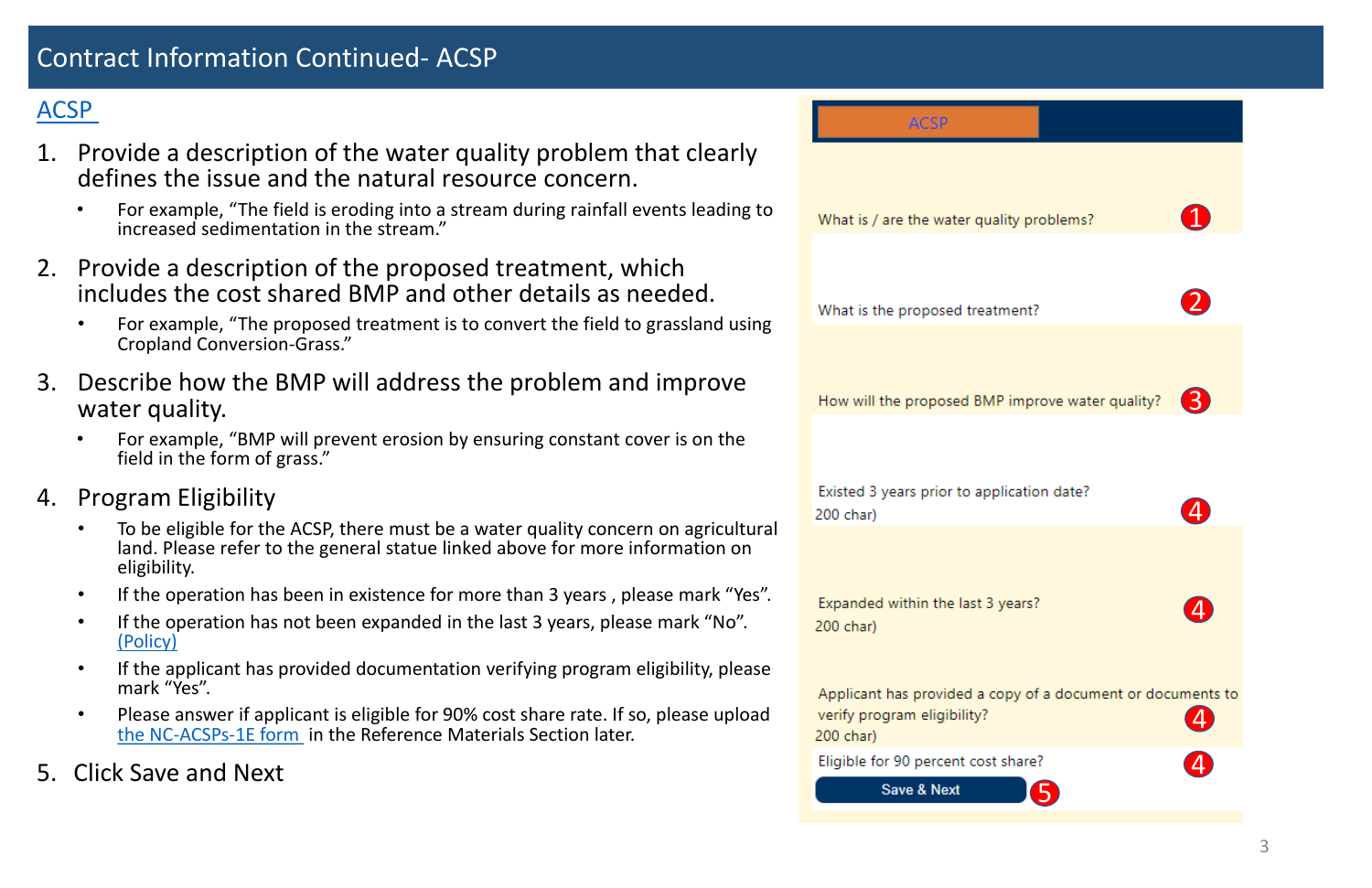- 1. Provide a description of the water quality problem that clearly defines the issue and the natural resource concern.
	- For example, "The streambank is eroding and sediment is entering the waterway affecting water quality."
- 2. Provide a description of the proposed treatment, which includes the cost shared BMP and other details as needed.
	- For example, "The proposed treatment is to complete a streambank restoration project using native plants, shrubs and trees."
- 3. Describe how the BMP will address the problem and improve water quality.
	- For example, "BMP will prevent erosion by ensuring the streambank is held in place by the root systems of the plants."
- 4. Program Eligibility
	- Single family dwellings must have certificate of occupancy issued 3 or more years ago or the property must have been developed 3 or more years ago and released from its sediment erosion control plan. If the property meets these eligibility requirements, please mark "Yes".
- 

| CCAP                                                   |
|--------------------------------------------------------|
|                                                        |
| What is / are the water qu                             |
|                                                        |
| What is the proposed trea                              |
|                                                        |
| How will the proposed BM                               |
| For Single-family dwelling                             |
| issued three or more year:                             |
| Has the property been de<br>released from its sediment |
| <b>Save &amp; Next</b>                                 |
|                                                        |

5. Click Save and Next

# Contract Information Continued - CCAP

# **[CCAP](https://www.ncleg.net/EnactedLegislation/Statutes/PDF/ByArticle/Chapter_106/Article_73.pdf)**





ality problems?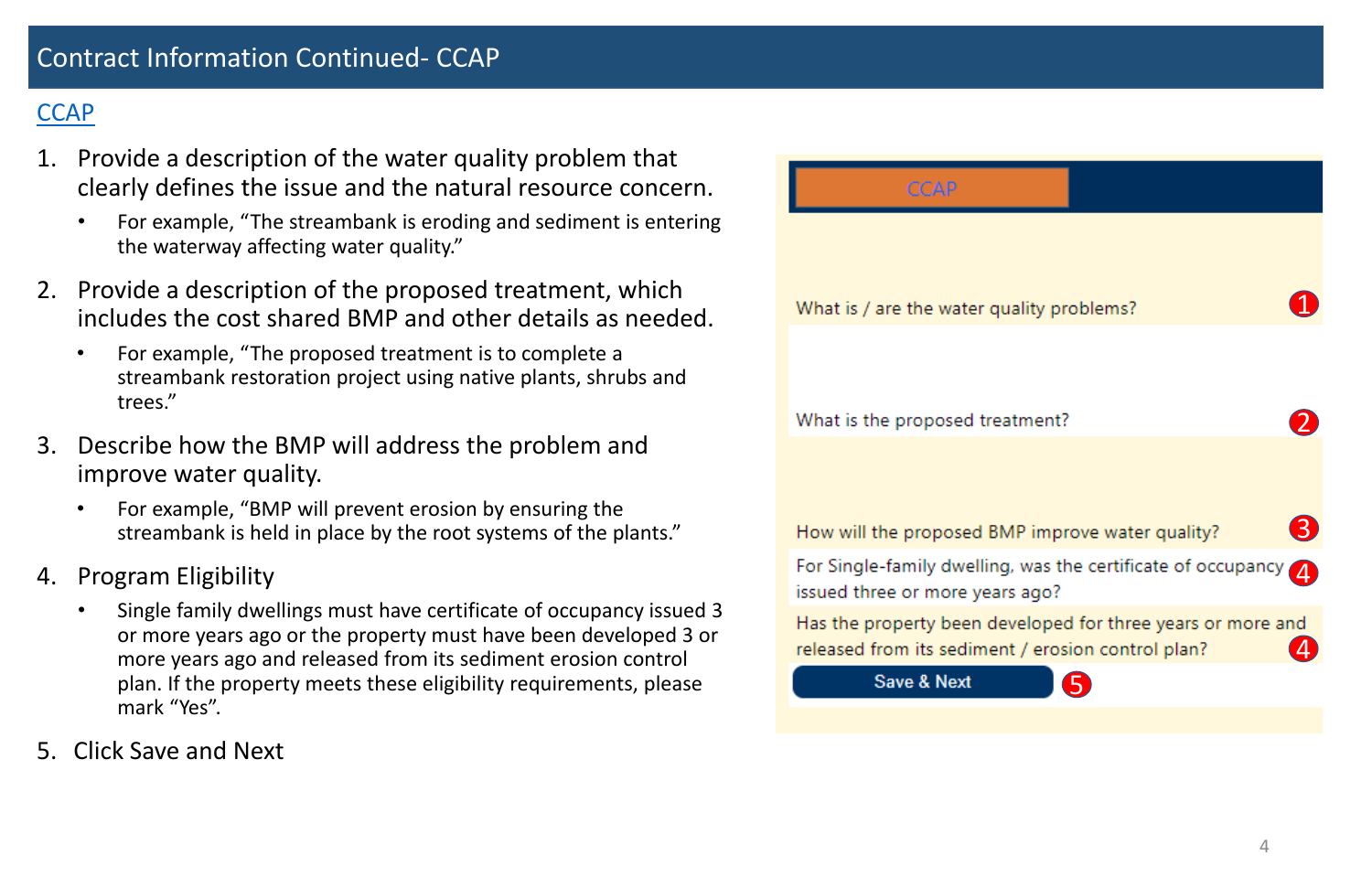# Contract Information Continued - AgWRAP

5.

5.

6

### [AgWRAP](https://www.ncleg.net/EnactedLegislation/Statutes/PDF/BySection/Chapter_139/GS_139-60.pdf)

- 1. Provide a clear explanation of how the operation's production is limited by the amount of water it can currently access.
	- For example, "The farm is unable to irrigate all crops. In droughts, the cooperator has to make choices on which crops to irrigate with their limited water supply."
- 2. Describe how the proposed project/BMP will increase the water resources available.
	- For example, "With a new well for irrigation, the cooperator will be able to water all crops, even during times of drought."
- 3. Provide a description of the water conservation measures that are currently on the operation.
	- For example, "The cooperator currently irrigates at night."
- 4. Indicate if the proposed BMP is part of an expansion, conversion or modification of the operation.
	- If "Yes", please describe the expansion in detail.
- 5. Program Eligibility
	- If the operation has existed for more than 1 year, please mark "Yes".
	- •Indicate if the applicant has an adjusted gross income in each of the 2 previous years that is \$250K or more. If "Yes", 75% or more must be derived directly from farming, ranching or forestry operations to be eligible to participate in AgWRAP. [Adjusted Gross Income Self](https://www.ncagr.gov/SWC/costshareprograms/documents/4_AgWRAP_form_000.pdf)-Certification form should be completed for the contract file (not uploaded to CS2).
	- Please answer if applicant is eligible for 90% cost share rate. If so, please upload the NC-ACSPs[-1E form](https://www.ncagr.gov/SWC/costshareprograms/documents/2_New-Limited_Resource_Self_Certification_revision.pdf) in the Reference Materials Section later.
- 6. Indicate if the BMP will decrease dependence on public water system.
- 7. Indicate if the BMP will decrease dependence on aquifers in the [CCPCUA](https://www.ncwater.org/?page=49).
- 8. Enter in the % of the operation's water use demand that is reliably provided by existing water sources.
	- This should reflect the **current** situation. If you answer 100, please provide additional explanation above.
- 9. Click Save and Next



Describe how the proposed project and / or BMP will increase water resources:

12 rease 3<br>
<sup>12</sup> de 4<br>
<sup>32</sup> de 6<br>
132 or 4<br>
132 or 4 If the answer is 'yes', please describe the expansion (i.e, land purchase, increase # of animals, change in production type or crops grown):

years? 250 char) system?

### **AgWRAP**

Explain how the operation's production is limited by the amount of water it currently can access:

- What water conservation measures(steps taken to improve efficiency) are on the operation currently?
- $\mathbf{A}$ Is the proposed BMP part of an expansion, conversion or modification of the operation?

- Has the operation been in existence for more than one(1) 556758
- Does applicant have an adjusted gross income in each of the previous two years that is \$250,000 or more?
- If the answer is 'yes', is seventy-five percent (75%) or more of this adjusted gross income is derived directly from farming, ranching or forestry operations?
- Will this BMP decrease your dependence on a public water
- Will this BMP decrease your dependence on aquifers in the Central Costal Plain Capacity Use Area?
- Applicant has provided a copy of a document or documents to verify program eligibility? 8
- What percent of this operation's water use demand is reliably provided by existing water source

Save & Next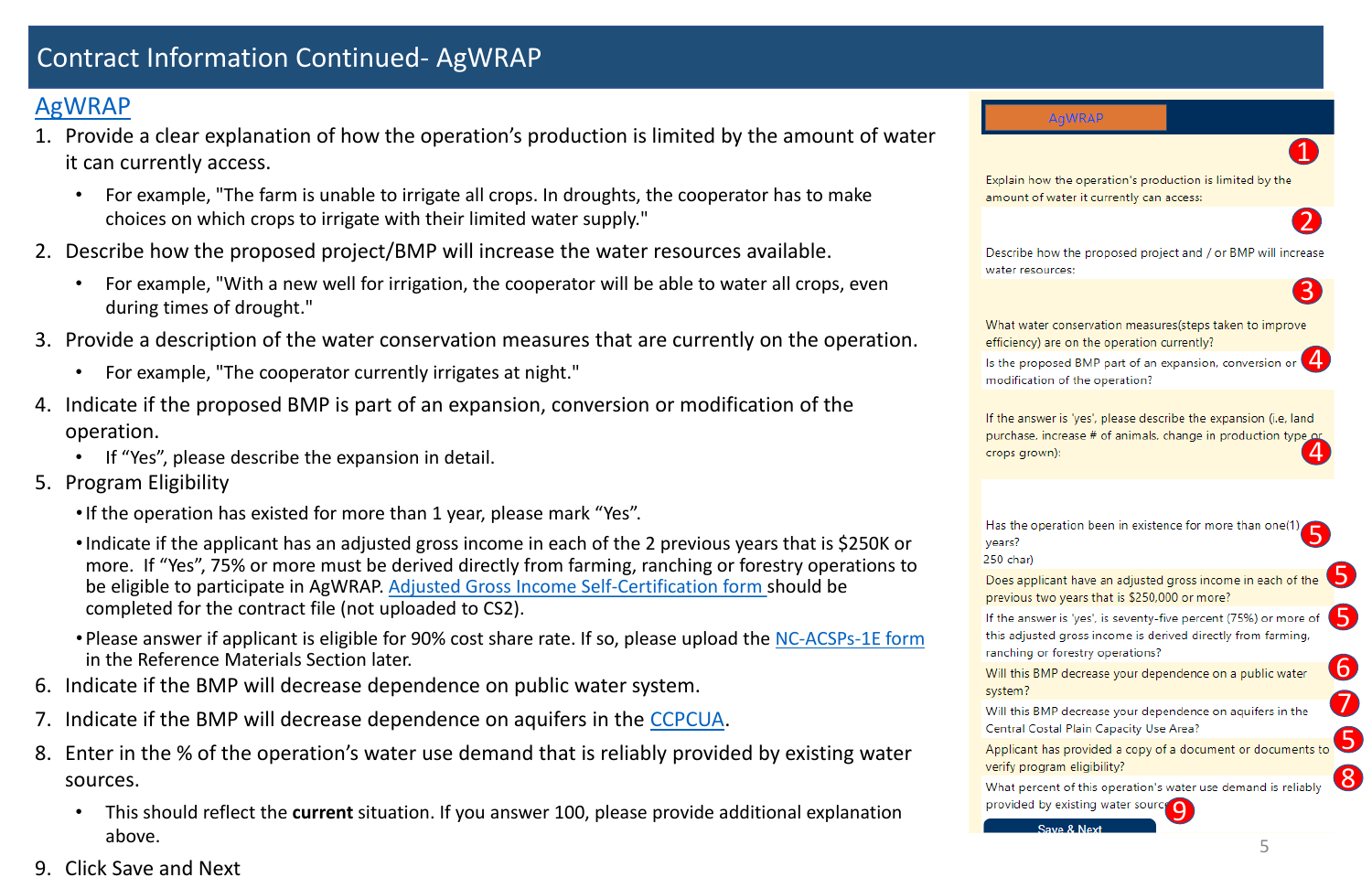# Cooperator

If this is a **Repair** or **Supplement** contract, this step will be skipped.

• This has to be the first step even if you are confident this is a new

• Most common search is by Last Name. You can do incomplete searches by using the "%" symbol (Jack% or %son).

- 1. Click on Find Cooperator
	- cooperator.
- 2. Search by one of the drop-down options.
	-
- 3. If the cooperator is in the list, click on Select.
- 4. List will appear by search parameter.
	- Verify cooperator information is complete and accurate.
	- Indicate the Cooperator Type (Applicant, Land Owner, Third Party, District Supervisor, SWCC). Please note that an Applicant and Land Owner **must** be on all contracts for BMPs with maintenance periods longer than 1 year. [\(Policy\)](http://reports.oah.state.nc.us/ncac/title%2002%20-%20agriculture%20and%20consumer%20services/chapter%2059%20-%20soil%20and%20water%20conservation%20commission/subchapter%20d/subchapter%20d%20rules.pdf)
	- If everything is correct click Save & Attach.
	- If there are multiple cooperators click Find Cooperator again to find and add the additional cooperators.
	- the next section.
- After all cooperators have been added click the BMP tab to move to
	-

5. If a new cooperator is needed, click New Cooperator. 6. Select Cooperator (individual or business) and enter in all new Cooperator information that is needed (in red).

• More than one Cooperator Type may be specified for a single

- Social Security or Tax ID Number, First and Last Name, Address, City, State, Zip Code, Primary Phone Number
- 7. Indicate the Cooperator Type (Applicant, Land Owner, Third Party, District Supervisor, SWCC).
	- cooperator.
	- If a cooperator is both the Applicant and Land Owner on this contract, please specify by choosing both Cooperator Types.
	- A cooperator that is a District Supervisor or SWCC member must also be specified as an Applicant and/or Land Owner.
	- Please note that an Applicant and Land Owner **must** be on all contracts for BMPs with maintenance periods longer than 1 year. [\(Policy\)](http://reports.oah.state.nc.us/ncac/title%2002%20-%20agriculture%20and%20consumer%20services/chapter%2059%20-%20soil%20and%20water%20conservation%20commission/subchapter%20d/subchapter%20d%20rules.pdf)
- 7. Click Add and Attach.
	- to the next section.

• Add other cooperators as needed and then click the BMP tab to move

|                                                                                                                                                                                                        |                                  |                             |                                    |                         |                                   | <b>SWC Cost Share Application</b>           |                |  |  |  |  |  |  |
|--------------------------------------------------------------------------------------------------------------------------------------------------------------------------------------------------------|----------------------------------|-----------------------------|------------------------------------|-------------------------|-----------------------------------|---------------------------------------------|----------------|--|--|--|--|--|--|
| Monday May 17 2021                                                                                                                                                                                     | 3:12:49 PM                       |                             |                                    |                         |                                   | Logout                                      |                |  |  |  |  |  |  |
| Maintenance<br>Home                                                                                                                                                                                    | <b>Funds</b>                     | Contracting                 | Forms<br><b>Approvals</b>          | <b>RFP</b>              | <b>BMP</b> Date Extensions        | <b>Accounts</b>                             |                |  |  |  |  |  |  |
| <b>Find Contract</b>                                                                                                                                                                                   | <b>New Contract</b>              | <b>Contract Information</b> | Cooperator                         | <b>BMP</b>              | <b>Expected Results</b>           | <b>Ref.Materials</b><br><b>Details View</b> |                |  |  |  |  |  |  |
|                                                                                                                                                                                                        |                                  |                             |                                    |                         |                                   |                                             |                |  |  |  |  |  |  |
| <b>Contract details for:</b>                                                                                                                                                                           |                                  |                             |                                    |                         | <b>Contract Status: Initiated</b> |                                             |                |  |  |  |  |  |  |
| <b>Find Cooperator</b>                                                                                                                                                                                 | <b>New Cooperator</b>            |                             | <b>Contract Cooperators</b>        |                         |                                   |                                             |                |  |  |  |  |  |  |
|                                                                                                                                                                                                        |                                  |                             | <b>Find Cooperator</b>             |                         |                                   |                                             |                |  |  |  |  |  |  |
|                                                                                                                                                                                                        |                                  |                             |                                    |                         |                                   |                                             |                |  |  |  |  |  |  |
|                                                                                                                                                                                                        | <b>Last Name</b>                 | $\checkmark$<br>Search      |                                    |                         |                                   |                                             |                |  |  |  |  |  |  |
|                                                                                                                                                                                                        |                                  |                             |                                    |                         |                                   | $\mathbb{R}^n$ .                            |                |  |  |  |  |  |  |
| <b>New Cooperator</b>                                                                                                                                                                                  | $\left  \mathbf{A} \right $      |                             |                                    |                         |                                   |                                             |                |  |  |  |  |  |  |
|                                                                                                                                                                                                        |                                  |                             |                                    |                         |                                   |                                             |                |  |  |  |  |  |  |
| Select<br>XXX-XX-                                                                                                                                                                                      |                                  |                             |                                    |                         |                                   |                                             |                |  |  |  |  |  |  |
|                                                                                                                                                                                                        | $\overline{3}$                   |                             |                                    |                         |                                   |                                             |                |  |  |  |  |  |  |
| Select<br>XXX-XX-                                                                                                                                                                                      |                                  |                             |                                    |                         |                                   |                                             |                |  |  |  |  |  |  |
| Select<br>xxx-xx-:                                                                                                                                                                                     |                                  |                             |                                    |                         |                                   |                                             |                |  |  |  |  |  |  |
|                                                                                                                                                                                                        |                                  |                             |                                    |                         |                                   |                                             |                |  |  |  |  |  |  |
|                                                                                                                                                                                                        |                                  |                             |                                    |                         |                                   |                                             |                |  |  |  |  |  |  |
|                                                                                                                                                                                                        | Individual $\blacktriangleright$ |                             |                                    | Cooperator              | Business v                        |                                             |                |  |  |  |  |  |  |
|                                                                                                                                                                                                        |                                  | SSN 3? SSN 2? SSN 4?        |                                    | Tax ID                  |                                   | TaxID 2? TaxID 7?                           |                |  |  |  |  |  |  |
|                                                                                                                                                                                                        |                                  | First Name?                 |                                    | <b>Business Name</b>    |                                   | $\overline{\mathbf{z}}$                     |                |  |  |  |  |  |  |
|                                                                                                                                                                                                        |                                  |                             |                                    |                         |                                   |                                             |                |  |  |  |  |  |  |
|                                                                                                                                                                                                        |                                  | Last Name?                  |                                    | <b>Business Details</b> |                                   |                                             | (Max 250 char) |  |  |  |  |  |  |
|                                                                                                                                                                                                        |                                  |                             |                                    |                         | $ -$                              |                                             |                |  |  |  |  |  |  |
|                                                                                                                                                                                                        |                                  | Address 1?                  |                                    | SSN                     |                                   |                                             |                |  |  |  |  |  |  |
|                                                                                                                                                                                                        |                                  |                             |                                    | <b>First Name</b>       |                                   |                                             |                |  |  |  |  |  |  |
|                                                                                                                                                                                                        |                                  | City?                       |                                    | Middle Name<br>LastName |                                   |                                             |                |  |  |  |  |  |  |
|                                                                                                                                                                                                        | $WV \sim$                        |                             |                                    | Suffix                  |                                   |                                             |                |  |  |  |  |  |  |
|                                                                                                                                                                                                        |                                  | Zip 1? Zip 2?               |                                    | <b>Street Address 1</b> |                                   |                                             |                |  |  |  |  |  |  |
|                                                                                                                                                                                                        |                                  |                             | Phone Area Code? Phone 1? Phone 2? |                         |                                   | Address 1?                                  |                |  |  |  |  |  |  |
| Cooperator<br><b>SSN</b><br><b>First Name</b><br>Middle Name<br>LastName<br>Suffix<br><b>Street Address 1</b><br><b>Street Address 2</b><br>City<br>State<br>Zip<br>Phone(Primary)<br>Phone(Secondary) |                                  |                             |                                    | <b>Street Address 2</b> |                                   |                                             |                |  |  |  |  |  |  |
| Phone(Business)                                                                                                                                                                                        |                                  |                             |                                    | City                    |                                   | City?                                       |                |  |  |  |  |  |  |
| Cooperator Type:                                                                                                                                                                                       |                                  |                             |                                    | State                   | WV                                |                                             |                |  |  |  |  |  |  |

For Supervisor and SWCC contracts, please complete [this formsite form w](https://fs3.formsite.com/ncdswc/Supervisor_Contracts/index.html)hen entering the contract in CS2.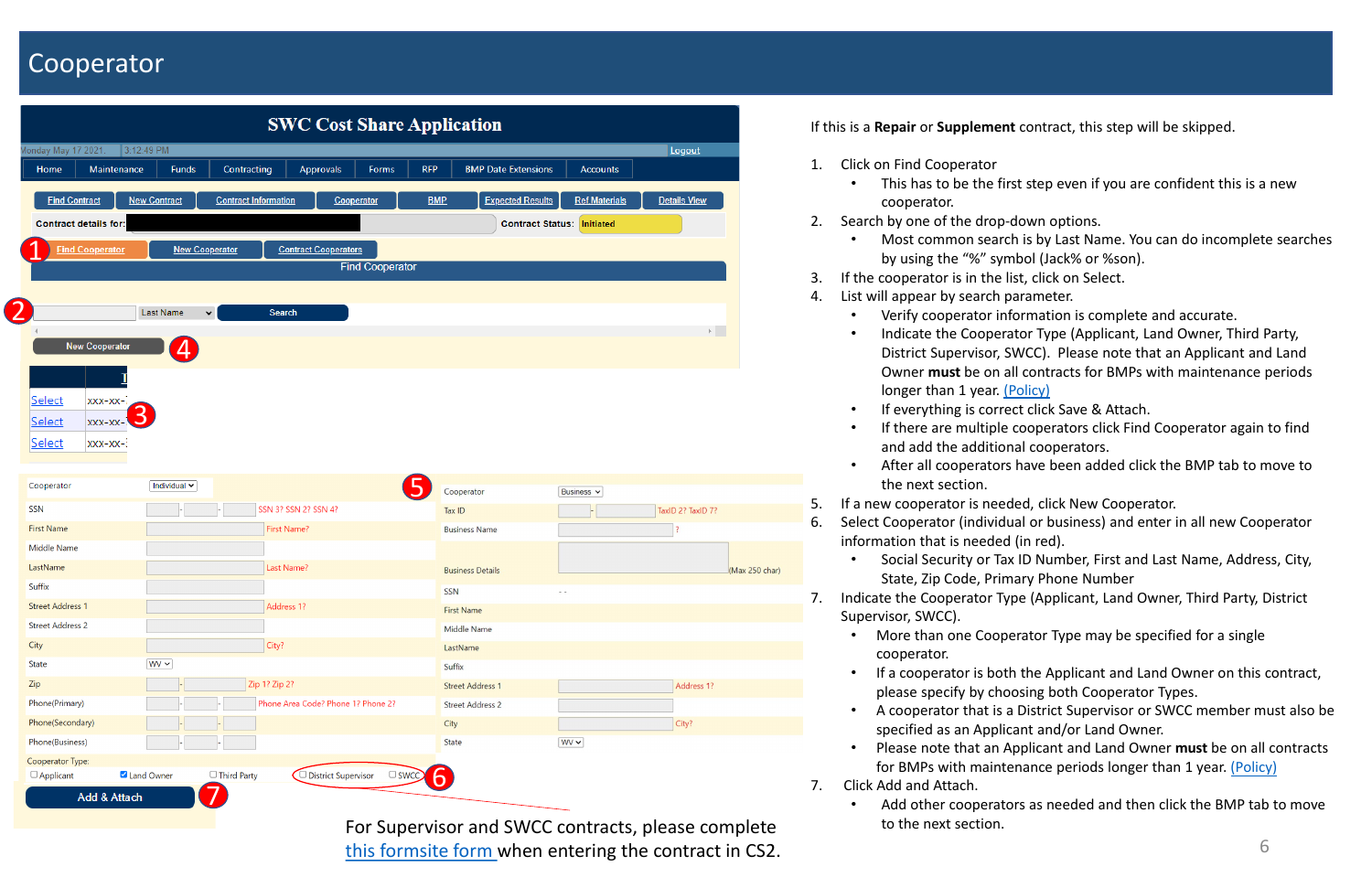# BMP- Complete these step in order described below

Make sure there are sufficient funds for the contract or make note that a Supplement contract will need to be completed next fiscal year to complete the

• Additional funding specific to the district may be available, such as Disaster Response Funding or grants. If you have a question regarding funding codes,

• Please note that different program (AgWRAP, ACSP, CCAP) funds cannot be

• Use the Average Cost Lists for each program [\(ACSP,](https://www.ncagr.gov/SWC/costshareprograms/ACSP/documents/FY2021_NCACSP_Average_Cost_List_2020_8_.pdf) [AgWRAP,](https://www.ncagr.gov/SWC/costshareprograms/AgWRAP/documents/FY2021_AgWRAP_avg_costs.pdf) [CCAP\)](https://www.ncagr.gov/SWC/costshareprograms/CCAP/documents/2021_FY_CCAP_Average_Costs.pdf) and the BMP webpages Common Component Sections to determine available

2. Enter Tract and Field Numbers for ACSP and AgWRAP; this field is not required for

• Category type will auto populate once the BMP is selected below.

3. Select the BMP from the drop down. BMPs available will be based on the Program

4. Type the first few letters (3-5) of each Component needed for the contract, then select from the list that pops up, if the component is not seen, type more letters. This must match the average cost list component exactly (i.e. if all capitals in cost list, all capitals

- 1. Select the funding type being used for the contract (click select).
	- AG is AgWRAP
	- AP is AgWRAP Regional Applications
	- CC is CCAP
	- CS is ACSP
	- II is for Impaired and Impacted Streams
	- please contact your cost share specialist.
	- project.
	- combined in the same contract.
- CCAP.
	-
- Type selected in Contract Information.
- must be used).
	- components for the BMPs in the contract.
	-
- 5. Enter in the planned quantity and the funding % (example seen is CS%).
	- Planned cost will auto populate.
	-
	- not the planned amount or CS%.
- 6. Click Add Component.
	-
- units and JAA is selected).
- 8. Click Next to move on to the next section.

• Please do not add components from one program into the contract of another, i.e. do not use an AgWRAP Well for an ACSP Stream Protection Well.

• You can overwrite the planned cost to decrease the value, if there are insufficient funds to complete the contract or if there is a district cap.

• Planned quantity (Qty Planned) and the funding % should always reflect the actual planned amount and cost share percent. If there are local caps, local policies, or insufficient funds, the Planned Cost should be adjusted accordingly

• Repeat steps 2-6 as needed to enter in all needed components for the contract. 7. Update number of Units and JAA for each BMP (click Update Units once number of 7

| <b>SWC Cost Share Application</b> |                      |                                |                               |                               |            |                     |          |                                   |                            |                     |
|-----------------------------------|----------------------|--------------------------------|-------------------------------|-------------------------------|------------|---------------------|----------|-----------------------------------|----------------------------|---------------------|
| Monday May 17 2021.               |                      | 3:49:44 PM                     |                               |                               |            |                     |          |                                   |                            | Logout              |
| Home                              | Maintenance          | Funds                          | Contracting                   | Approvals                     | Forms      | <b>RFP</b>          |          | <b>BMP Date Extensions</b>        | <b>Accounts</b>            |                     |
|                                   |                      |                                |                               |                               |            |                     |          |                                   |                            |                     |
| <b>Find Contract</b>              |                      | <b>New Contract</b>            |                               | <b>Contract Information</b>   | Cooperator | <b>BMP</b>          |          | <b>Expected Results</b>           | <b>Ref.Materials</b>       | <b>Details View</b> |
| <b>Contract details fo</b>        |                      |                                |                               |                               |            |                     |          | <b>Contract Status: Initiated</b> |                            |                     |
|                                   |                      |                                |                               |                               | <b>BMP</b> |                     |          |                                   |                            |                     |
|                                   |                      |                                |                               |                               |            |                     |          |                                   |                            |                     |
| <b>Select</b>                     |                      | Program                        | Year                          | <b>Allocated</b>              |            | <b>Encumbered</b>   |          | <b>Available</b>                  | <b>Contract Total</b>      |                     |
| Select                            | AG                   |                                | 2021                          |                               | \$16,483   |                     | \$16,483 | \$0                               |                            | \$0                 |
| Select                            | <b>CC</b>            |                                | 2021                          |                               | \$16,733   |                     | \$16,733 | \$0                               |                            | \$0                 |
| Select                            | <b>CCG</b>           |                                | 2021                          |                               | \$10,000   |                     | \$0      | \$10,000                          |                            | \$0                 |
| Select                            | <b>CS</b>            |                                | 2021                          |                               | \$54,280   |                     | \$54,280 | \$0                               |                            | \$0                 |
| Select                            | Ш                    | <b>Totals</b>                  | 2021                          |                               | \$10,508   |                     | \$8,390  | \$2,118<br>\$12,118               |                            | \$0<br>\$0          |
|                                   |                      |                                |                               |                               |            |                     |          |                                   |                            | Þ.                  |
| Parcel Number                     |                      | Contract Reference             |                               | Tract                         |            | Field               |          | Category                          |                            |                     |
|                                   |                      | <b>View Contract</b>           | $\vert 0 \vert$               |                               |            |                     |          |                                   | EROSION/NUTRIENT REDUCTION |                     |
| <b>BMP</b>                        | $\boxed{3}$          |                                | <b>Critical Area Planting</b> |                               |            |                     |          | $\checkmark$                      |                            |                     |
| Component                         | $\overline{A}$       |                                |                               |                               |            |                     |          |                                   |                            |                     |
| Program                           |                      | Qty Planned                    | Unit Type                     | <b>Unit Cost</b>              | CS%        |                     | Total    | Planned Cost                      | Available                  |                     |
|                                   |                      |                                |                               |                               |            |                     |          |                                   |                            |                     |
|                                   | <b>Add Component</b> |                                |                               |                               |            |                     |          |                                   |                            |                     |
|                                   |                      |                                |                               |                               |            |                     |          |                                   |                            | $\Delta$            |
|                                   |                      |                                |                               |                               |            |                     |          |                                   |                            |                     |
|                                   |                      |                                |                               |                               |            |                     |          |                                   |                            |                     |
|                                   |                      |                                |                               |                               |            |                     |          |                                   |                            |                     |
|                                   |                      |                                |                               |                               |            |                     |          |                                   |                            |                     |
|                                   |                      |                                |                               |                               |            |                     |          |                                   |                            |                     |
| <b>BMP</b>                        |                      |                                |                               | <b>Critical Area Planting</b> |            |                     |          |                                   | v                          |                     |
| Number of Units                   |                      |                                |                               | <b>ACRE</b>                   |            | <b>Update Units</b> |          |                                   |                            |                     |
|                                   |                      | Highest Job Approval Authority | $\checkmark$                  |                               |            |                     |          |                                   |                            |                     |
| Component                         |                      |                                |                               |                               |            |                     |          |                                   |                            |                     |
|                                   |                      |                                |                               |                               |            |                     |          |                                   |                            |                     |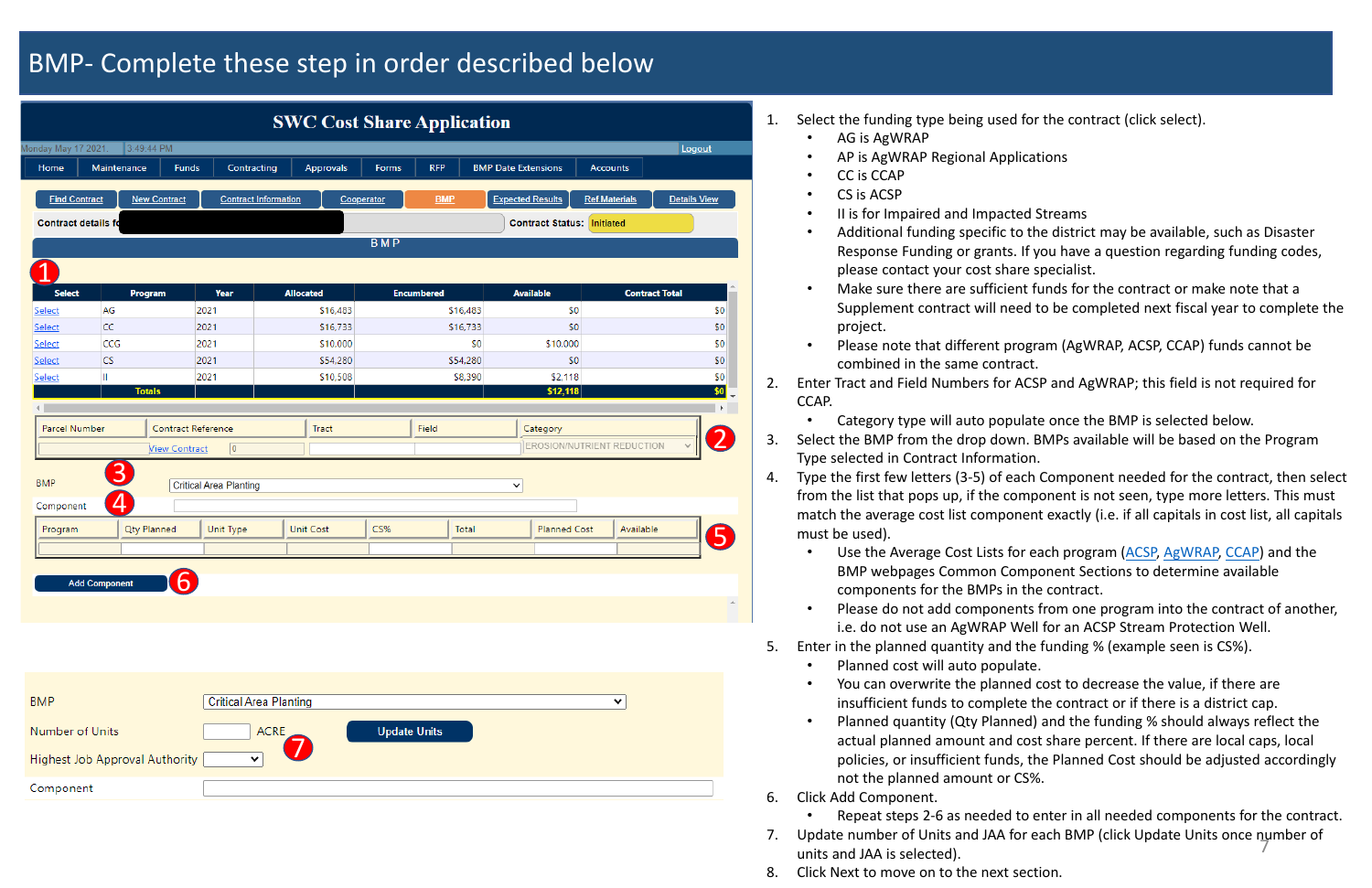# Expected Results

1. Select the proper Result Type from the drop down needed for the respective BMP(s) in the contract.

• The BMP webpage(s) will contain the required Expected Results for each BMP.

Select the animal type from the drop-down menu and enter the quantity (number of head).

3. Enter the Quantity for the respective Result Type. If planning multiple BMPs please enter the cumulative value.

4. If the BMP is related to livestock:

- -
- 2. Unit will auto populate.
- 
- -
	-
	-
- 5. Click Add Results.
	-
	-
- 

• Add additional animal types as needed using the Add Animals button.

• Repeat steps 1-4 as need to capture all expected results as identified in the BMP tables on the website.

6. Click Next to move on to the next section.



# Reference Materials

Consult the BMP webpages for the respective BMPs in the contract to determine what reference materials need to be uploaded into CS2.

• Examples are Conservation Plan, BMP Map with Road, GW-1 Form, Well

Site Evaluation Form, Cooperator Acknowledgement form, Receipts for

- 1. Use the drop- down Reference Material Type to select the reference material you are uploading.
	- Options include:
		- BMP Photos, Field Notes, Forms, Maps, and Others
- 2. Enter in a relevant title for the document being uploaded.
	- Well Pump, etc.
- 3. Date will auto populate. Do not change date or enter in last modified by.
- 4. Comments are not needed. Do not enter in any.
- 5. Upload the respective reference material file. Please do not combine needed reference materials into one file.
- 6. Click Add.
	- Repeat steps 1-6 as needed to upload all needed reference materials.
- 7. Click Next to move on to the next section.



Note: SUPPLEMENT and REPAIR contracts do not require Expected Results unless the additional items result in more benefits than reported in the ORIGINAL contract.